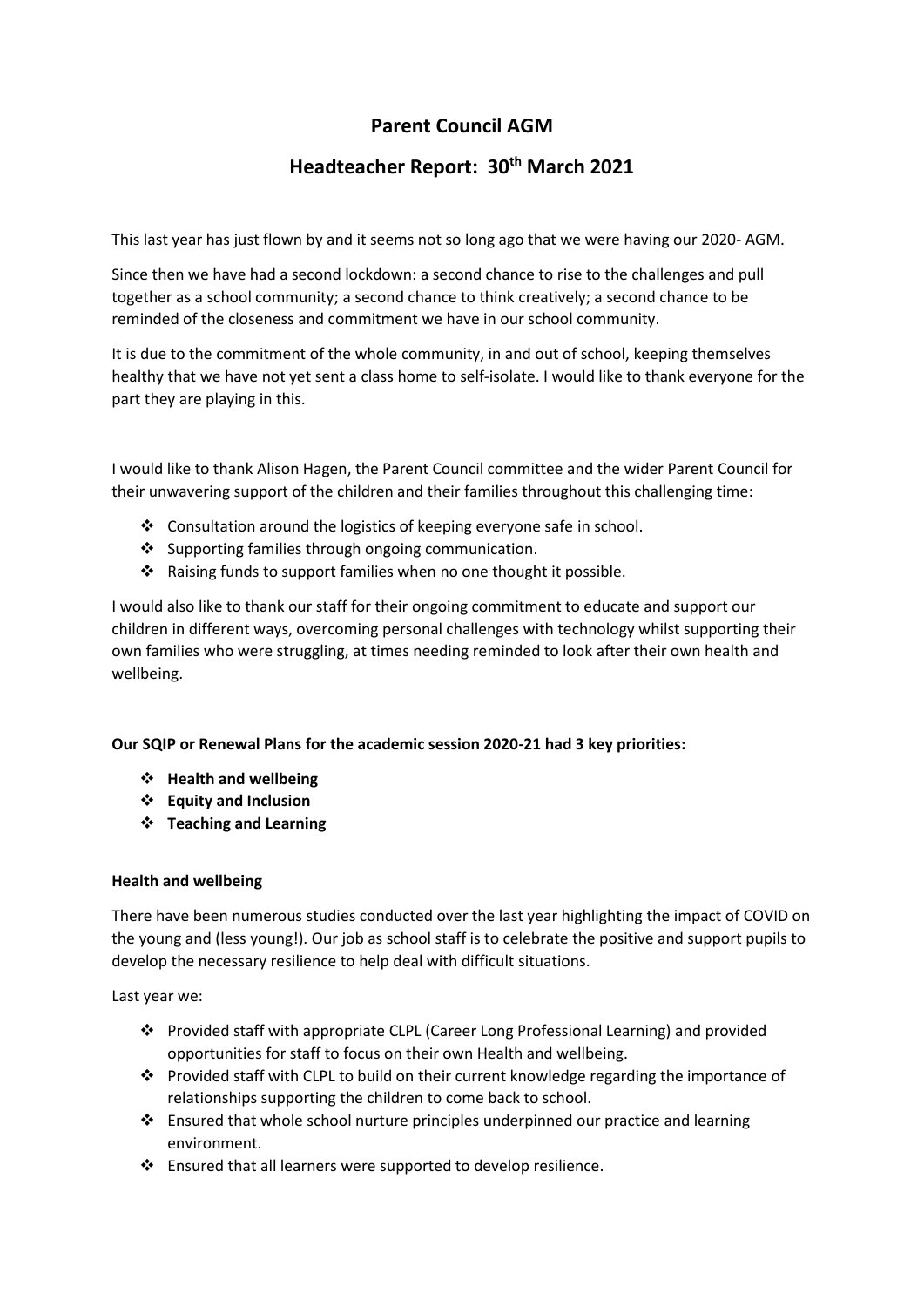Our survey conducted after the first lockdown highlighted the importance of connecting with each other: pupil- pupil, teacher- pupil, teacher-parent. We worked from this feedback when delivering on-line learning in the second lockdown and increased our live interaction between pupil and teachers/PSAs.

Almost all pupils have returned successfully to school. This has involved significant support at all levels before the return and the weeks after the return. City of Edinburgh Resilience resources have been used in classes and *A Place to Be* resources have been used for whole school assemblies.

# **Next steps**

We will continue to develop our support for pupils and to provide pupils increased opportunities to develop leadership skills in all aspects of school life.

# **Equity and Inclusion**

There is no denying that this last year's changes have had an impact on our pupils' education. A significant number have not made the progress we would normally have wanted. This impact on education is being felt across the country.

#### **We have:**

- ❖ Strategically planned interventions taking account of post-Covid evidence and data gathered for those affected by poverty
- ❖ Increased staff confidence in the use and analysis of data. The introduction of the EDICT platform enables us to track pupil levels across the year and plan appropriate interventions.

Our staff have worked very quickly to assess the children and planned interventions, with the guidance of Mrs Aitken our Support for Learning teacher, planned programmes of work which ensured progression.

We use our PEF funding to enable *Read, Write Inc* and 5 minute SEAL 1-1 and small group teaching. Mrs Aitken leads these interventions and is supported by 2 trained PSAs. During lockdown we were able to have 3 PSAs working with the identified children.

Small assessments have been administered and there is evidence of progress. Across the school there are some signs of an unexpected increase in attainment in around 8% of pupils. The majority have made some/steady progress in some aspects of learning, however our full curriculum has not been taught.

#### **Next steps**

We will continue to fund 1.5 PSAs to support pupils. This is in addition to the planned interventions our teachers organise within the classroom.

#### **Teaching and learning**

Teaching and learning over the past year has been very different.

In the first lockdown staff digital skills were not strong. We made this a priority when writing our Teaching and Learning Renewal plan.

This year we have: